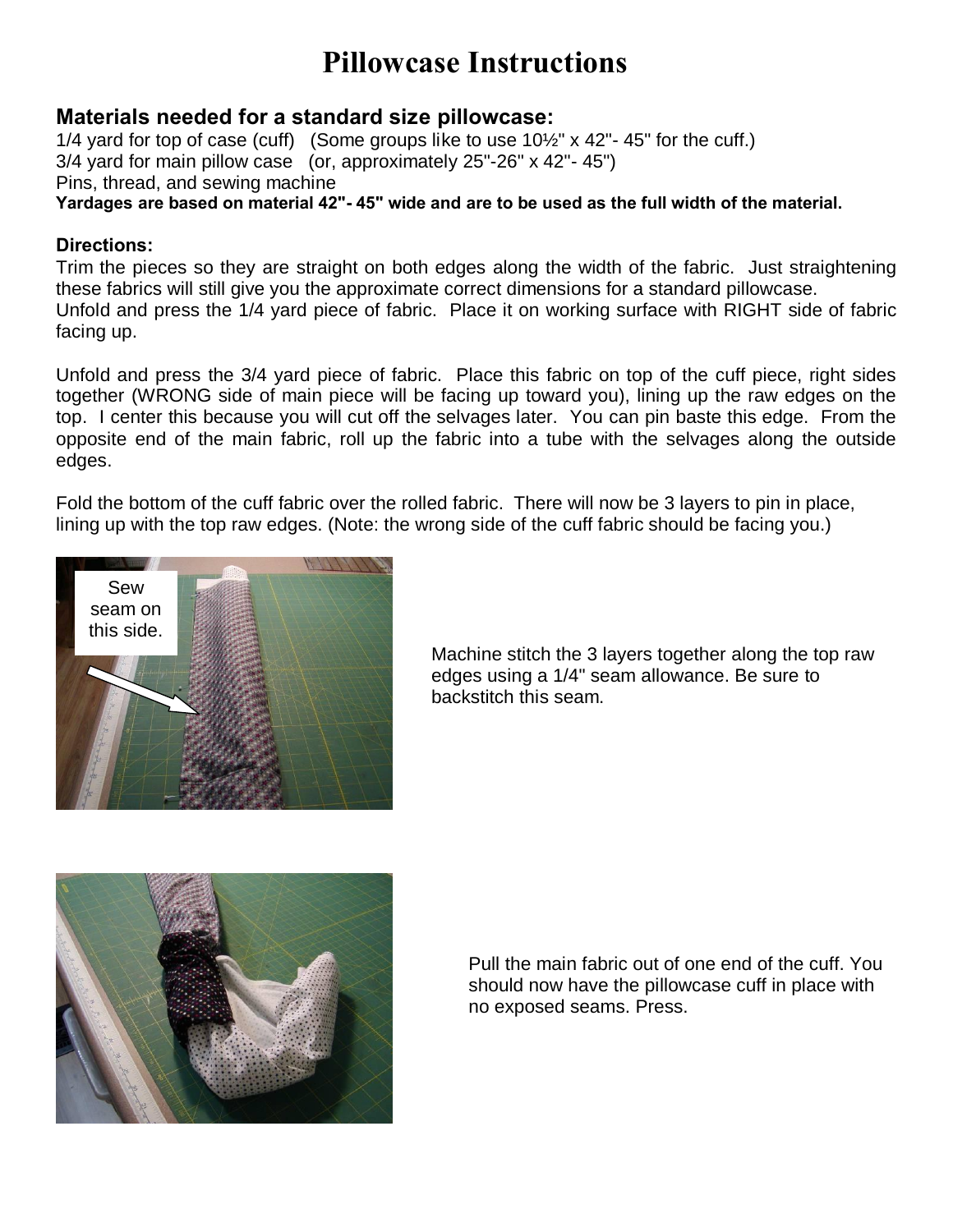Fold the pillowcase in half lengthwise with WRONG sides together and trim off any excess fabric and selvages along the side, making sure the cut edge is perpendicular to the cuff seam.



With the wrong sides together, stitch along the side and bottom with a  $\frac{1}{4}$  inch seam. Be sure to back stitch at the beginning of the seams. You will be stitching on the right sides of the fabric. Trim corners and raw edges if necessary to eliminate stray threads.

Turn WRONG side out, press seams and sew a  $\frac{1}{2}$  inch seam along the side and bottom, again backstitching at the beginning of the seams. You will be enclosing the raw edges of the seams you previously have sewn. This makes a nice clean finish.



Turn right side out, press and admire your handiwork!